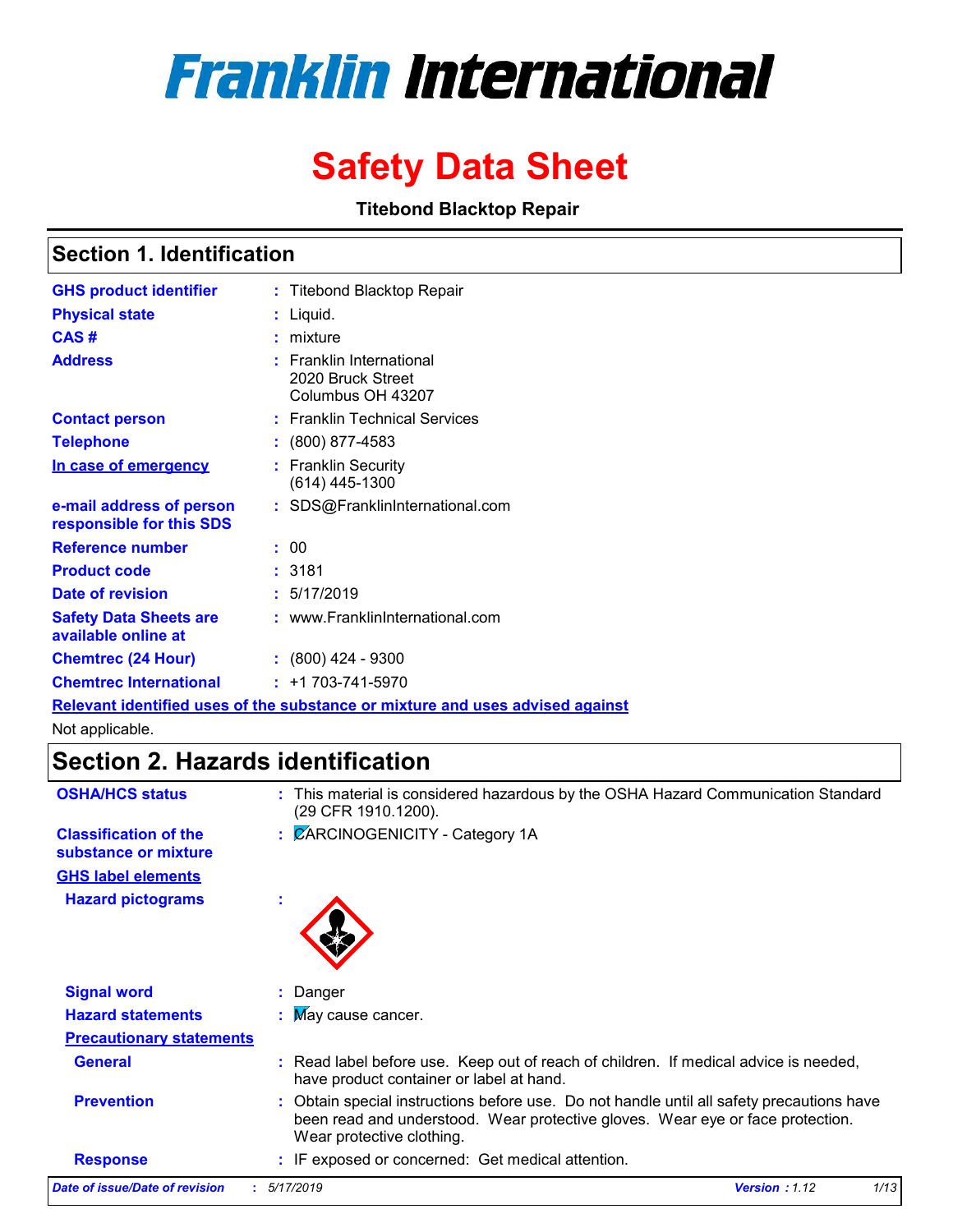### **Section 2. Hazards identification**

| <b>Storage</b>                             | : Store locked up.                                                                                                     |  |
|--------------------------------------------|------------------------------------------------------------------------------------------------------------------------|--|
| <b>Disposal</b>                            | : Dispose of contents and container in accordance with all local, regional, national and<br>international regulations. |  |
| <b>Supplemental label</b><br>elements      | : Avoid contact with skin and clothing. Wash thoroughly after handling.                                                |  |
| <b>Hazards not otherwise</b><br>classified | : Prolonged or repeated contact may dry skin and cause irritation.                                                     |  |

### **Section 3. Composition/information on ingredients**

| <b>Substance/mixture</b><br>Mixture         |                   |                                 |
|---------------------------------------------|-------------------|---------------------------------|
| Ingredient name                             | $\frac{9}{6}$     | <b>CAS number</b>               |
| ethanediol<br>acetaldehyde<br>vinyl acetate | l≤3<br>1≥ا<br>'≥ا | 107-21-1<br>75-07-0<br>108-05-4 |

Any concentration shown as a range is to protect confidentiality or is due to batch variation.

**There are no additional ingredients present which, within the current knowledge of the supplier and in the concentrations applicable, are classified as hazardous to health or the environment and hence require reporting in this section.**

**Occupational exposure limits, if available, are listed in Section 8.**

### **Section 4. First aid measures**

#### **Description of necessary first aid measures**

| <b>Eye contact</b>                                 | : Immediately flush eyes with plenty of water, occasionally lifting the upper and lower<br>eyelids. Check for and remove any contact lenses. Continue to rinse for at least 10<br>minutes. Get medical attention.                                                                                                                                                                                                                                                                                                                                                                                                                                                                                                                                                         |
|----------------------------------------------------|---------------------------------------------------------------------------------------------------------------------------------------------------------------------------------------------------------------------------------------------------------------------------------------------------------------------------------------------------------------------------------------------------------------------------------------------------------------------------------------------------------------------------------------------------------------------------------------------------------------------------------------------------------------------------------------------------------------------------------------------------------------------------|
| <b>Inhalation</b>                                  | <b>Example 3</b> Remove victim to fresh air and keep at rest in a position comfortable for breathing. If<br>not breathing, if breathing is irregular or if respiratory arrest occurs, provide artificial<br>respiration or oxygen by trained personnel. It may be dangerous to the person providing<br>aid to give mouth-to-mouth resuscitation. Get medical attention. If unconscious, place<br>in recovery position and get medical attention immediately. Maintain an open airway.<br>Loosen tight clothing such as a collar, tie, belt or waistband.                                                                                                                                                                                                                  |
| <b>Skin contact</b>                                | : Wash skin thoroughly with soap and water or use recognized skin cleanser. Remove<br>contaminated clothing and shoes. Wash contaminated clothing thoroughly with water<br>before removing it, or wear gloves. Continue to rinse for at least 10 minutes. Get<br>medical attention. Wash clothing before reuse. Clean shoes thoroughly before reuse.                                                                                                                                                                                                                                                                                                                                                                                                                      |
| <b>Ingestion</b>                                   | : Wash out mouth with water. Remove dentures if any. Remove victim to fresh air and<br>keep at rest in a position comfortable for breathing. If material has been swallowed and<br>the exposed person is conscious, give small quantities of water to drink. Stop if the<br>exposed person feels sick as vomiting may be dangerous. Do not induce vomiting<br>unless directed to do so by medical personnel. If vomiting occurs, the head should be<br>kept low so that vomit does not enter the lungs. Get medical attention. Never give<br>anything by mouth to an unconscious person. If unconscious, place in recovery position<br>and get medical attention immediately. Maintain an open airway. Loosen tight clothing<br>such as a collar, tie, belt or waistband. |
| Most important symptoms/effects, acute and delayed |                                                                                                                                                                                                                                                                                                                                                                                                                                                                                                                                                                                                                                                                                                                                                                           |
| <b>Potential acute health effects</b>              |                                                                                                                                                                                                                                                                                                                                                                                                                                                                                                                                                                                                                                                                                                                                                                           |
| Eye contact                                        | : This product may irritate eyes upon contact.                                                                                                                                                                                                                                                                                                                                                                                                                                                                                                                                                                                                                                                                                                                            |
| <b>Inhalation</b>                                  | : No known significant effects or critical hazards.                                                                                                                                                                                                                                                                                                                                                                                                                                                                                                                                                                                                                                                                                                                       |
| <b>Skin contact</b>                                | : Defatting to the skin. May cause skin dryness and irritation.                                                                                                                                                                                                                                                                                                                                                                                                                                                                                                                                                                                                                                                                                                           |
| <b>Ingestion</b>                                   | : No known significant effects or critical hazards.                                                                                                                                                                                                                                                                                                                                                                                                                                                                                                                                                                                                                                                                                                                       |
| <b>Over-exposure signs/symptoms</b>                |                                                                                                                                                                                                                                                                                                                                                                                                                                                                                                                                                                                                                                                                                                                                                                           |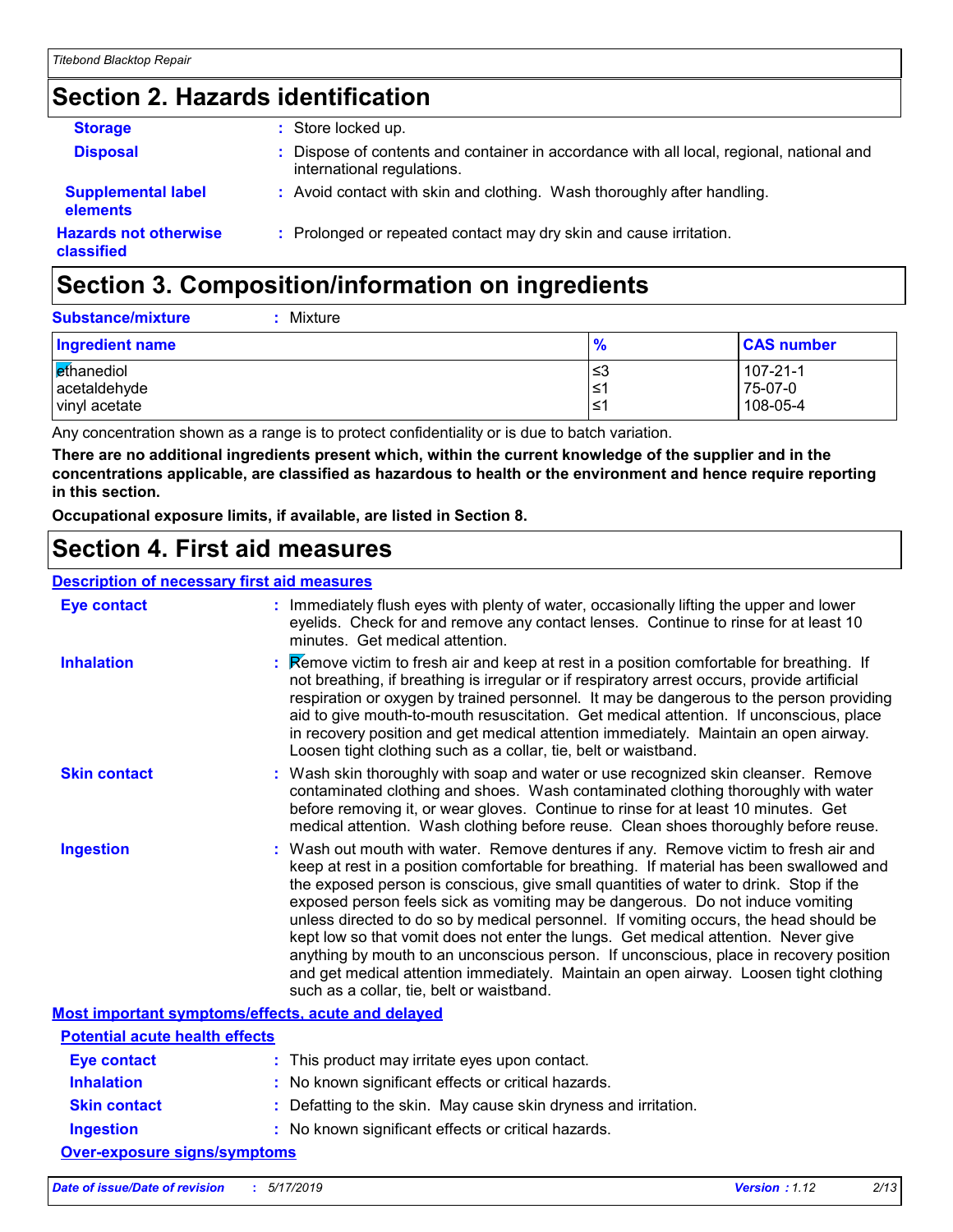### **Section 4. First aid measures**

| <b>Eye contact</b>                | : No specific data.                                                                                                                                                                                                                                                                                                                                                                                             |
|-----------------------------------|-----------------------------------------------------------------------------------------------------------------------------------------------------------------------------------------------------------------------------------------------------------------------------------------------------------------------------------------------------------------------------------------------------------------|
| <b>Inhalation</b>                 | : No specific data.                                                                                                                                                                                                                                                                                                                                                                                             |
| <b>Skin contact</b>               | : Adverse symptoms may include the following:<br>irritation<br>dryness<br>cracking                                                                                                                                                                                                                                                                                                                              |
| <b>Ingestion</b>                  | : No specific data.                                                                                                                                                                                                                                                                                                                                                                                             |
|                                   | Indication of immediate medical attention and special treatment needed, if necessary                                                                                                                                                                                                                                                                                                                            |
| <b>Notes to physician</b>         | : Treat symptomatically. Contact poison treatment specialist immediately if large<br>quantities have been ingested or inhaled.                                                                                                                                                                                                                                                                                  |
| <b>Specific treatments</b>        | : No specific treatment.                                                                                                                                                                                                                                                                                                                                                                                        |
| <b>Protection of first-aiders</b> | : No action shall be taken involving any personal risk or without suitable training. If it is<br>suspected that fumes are still present, the rescuer should wear an appropriate mask or<br>self-contained breathing apparatus. It may be dangerous to the person providing aid to<br>give mouth-to-mouth resuscitation. Wash contaminated clothing thoroughly with water<br>before removing it, or wear gloves. |

#### **See toxicological information (Section 11)**

### **Section 5. Fire-fighting measures**

| <b>Extinguishing media</b>                               |                                                                                                                                                                                                   |
|----------------------------------------------------------|---------------------------------------------------------------------------------------------------------------------------------------------------------------------------------------------------|
| <b>Suitable extinguishing</b><br>media                   | : Use an extinguishing agent suitable for the surrounding fire.                                                                                                                                   |
| <b>Unsuitable extinguishing</b><br>media                 | : None known.                                                                                                                                                                                     |
| <b>Specific hazards arising</b><br>from the chemical     | : In a fire or if heated, a pressure increase will occur and the container may burst.                                                                                                             |
| <b>Hazardous thermal</b><br>decomposition products       | Decomposition products may include the following materials:<br>carbon dioxide<br>carbon monoxide                                                                                                  |
| <b>Special protective actions</b><br>for fire-fighters   | Promptly isolate the scene by removing all persons from the vicinity of the incident if<br>there is a fire. No action shall be taken involving any personal risk or without suitable<br>training. |
| <b>Special protective</b><br>equipment for fire-fighters | : Fire-fighters should wear appropriate protective equipment and self-contained breathing<br>apparatus (SCBA) with a full face-piece operated in positive pressure mode.                          |

### **Section 6. Accidental release measures**

|                                                       |     | Personal precautions, protective equipment and emergency procedures                                                                                                                                                                                                                                                                                                                                              |
|-------------------------------------------------------|-----|------------------------------------------------------------------------------------------------------------------------------------------------------------------------------------------------------------------------------------------------------------------------------------------------------------------------------------------------------------------------------------------------------------------|
| For non-emergency<br>personnel                        |     | : No action shall be taken involving any personal risk or without suitable training.<br>Evacuate surrounding areas. Keep unnecessary and unprotected personnel from<br>entering. Do not touch or walk through spilled material. Avoid breathing vapor or mist.<br>Provide adequate ventilation. Wear appropriate respirator when ventilation is<br>inadequate. Put on appropriate personal protective equipment. |
| For emergency responders                              | -11 | If specialized clothing is required to deal with the spillage, take note of any information in<br>Section 8 on suitable and unsuitable materials. See also the information in "For non-<br>emergency personnel".                                                                                                                                                                                                 |
| <b>Environmental precautions</b>                      |     | Avoid dispersal of spilled material and runoff and contact with soil, waterways, drains<br>and sewers. Inform the relevant authorities if the product has caused environmental<br>pollution (sewers, waterways, soil or air).                                                                                                                                                                                    |
| Methods and materials for containment and cleaning up |     |                                                                                                                                                                                                                                                                                                                                                                                                                  |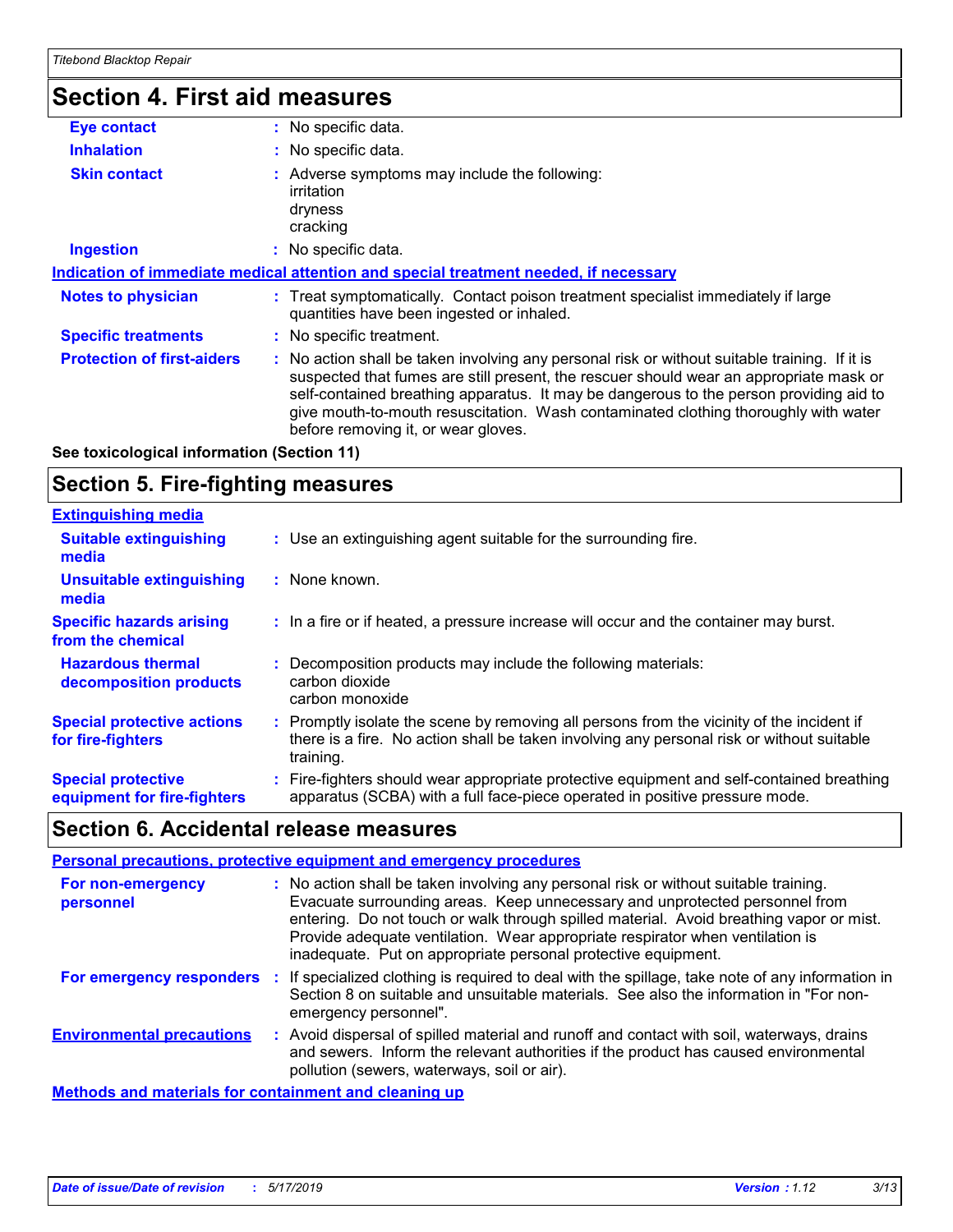### **Section 6. Accidental release measures**

| <b>Small spill</b> | : Stop leak if without risk. Move containers from spill area. Dilute with water and mop up<br>if water-soluble. Alternatively, or if water-insoluble, absorb with an inert dry material and<br>place in an appropriate waste disposal container. Dispose of via a licensed waste<br>disposal contractor.                                                                                                                                                                                                                                                                                                                                                                                                     |
|--------------------|--------------------------------------------------------------------------------------------------------------------------------------------------------------------------------------------------------------------------------------------------------------------------------------------------------------------------------------------------------------------------------------------------------------------------------------------------------------------------------------------------------------------------------------------------------------------------------------------------------------------------------------------------------------------------------------------------------------|
| <b>Large spill</b> | : Stop leak if without risk. Move containers from spill area. Approach release from<br>upwind. Prevent entry into sewers, water courses, basements or confined areas. Wash<br>spillages into an effluent treatment plant or proceed as follows. Contain and collect<br>spillage with non-combustible, absorbent material e.g. sand, earth, vermiculite or<br>diatomaceous earth and place in container for disposal according to local regulations<br>(see Section 13). Dispose of via a licensed waste disposal contractor. Contaminated<br>absorbent material may pose the same hazard as the spilled product. Note: see<br>Section 1 for emergency contact information and Section 13 for waste disposal. |

### **Section 7. Handling and storage**

#### **Precautions for safe handling**

| <b>Protective measures</b>                                                       | : Put on appropriate personal protective equipment (see Section 8). Avoid exposure -<br>obtain special instructions before use. Do not handle until all safety precautions have<br>been read and understood. Do not get in eyes or on skin or clothing. Do not ingest.<br>Avoid breathing vapor or mist. If during normal use the material presents a respiratory<br>hazard, use only with adequate ventilation or wear appropriate respirator. Keep in the<br>original container or an approved alternative made from a compatible material, kept<br>tightly closed when not in use. Empty containers retain product residue and can be<br>hazardous. Do not reuse container.        |
|----------------------------------------------------------------------------------|---------------------------------------------------------------------------------------------------------------------------------------------------------------------------------------------------------------------------------------------------------------------------------------------------------------------------------------------------------------------------------------------------------------------------------------------------------------------------------------------------------------------------------------------------------------------------------------------------------------------------------------------------------------------------------------|
| <b>Advice on general</b><br>occupational hygiene                                 | : Eating, drinking and smoking should be prohibited in areas where this material is<br>handled, stored and processed. Workers should wash hands and face before eating,<br>drinking and smoking. Remove contaminated clothing and protective equipment before<br>entering eating areas. See also Section 8 for additional information on hygiene<br>measures.                                                                                                                                                                                                                                                                                                                         |
| <b>Conditions for safe storage,</b><br>including any<br><b>incompatibilities</b> | : Do not store below the following temperature: $4.4444^{\circ}C(40^{\circ}F)$ . Store in accordance<br>with local regulations. Store in original container protected from direct sunlight in a dry,<br>cool and well-ventilated area, away from incompatible materials (see Section 10) and<br>food and drink. Store locked up. Keep container tightly closed and sealed until ready<br>for use. Containers that have been opened must be carefully resealed and kept upright<br>to prevent leakage. Do not store in unlabeled containers. Use appropriate containment<br>to avoid environmental contamination. See Section 10 for incompatible materials before<br>handling or use. |

### **Section 8. Exposure controls/personal protection**

#### **Control parameters**

#### **Occupational exposure limits**

| <b>Ingredient name</b> | <b>Exposure limits</b>                                                                                                                                                                                        |
|------------------------|---------------------------------------------------------------------------------------------------------------------------------------------------------------------------------------------------------------|
| ethanediol             | OSHA PEL 1989 (United States, 3/1989).<br>CEIL: 50 ppm<br>CEIL: 125 mg/m <sup>3</sup><br>ACGIH TLV (United States, 3/2018).<br>STEL: 10 mg/m <sup>3</sup> 15 minutes. Form: Inhalable fraction. Aerosol only. |
| acetaldehyde           | STEL: 50 ppm 15 minutes. Form: Vapor fraction<br>TWA: 25 ppm 8 hours. Form: Vapor fraction<br>ACGIH TLV (United States, 3/2018).<br>$C: 25$ ppm<br>C: $45 \text{ mg/m}^3$                                     |
|                        | OSHA PEL 1989 (United States, 3/1989).<br>TWA: 100 ppm 8 hours.<br>TWA: 180 mg/m <sup>3</sup> 8 hours.<br>STEL: 150 ppm 15 minutes.                                                                           |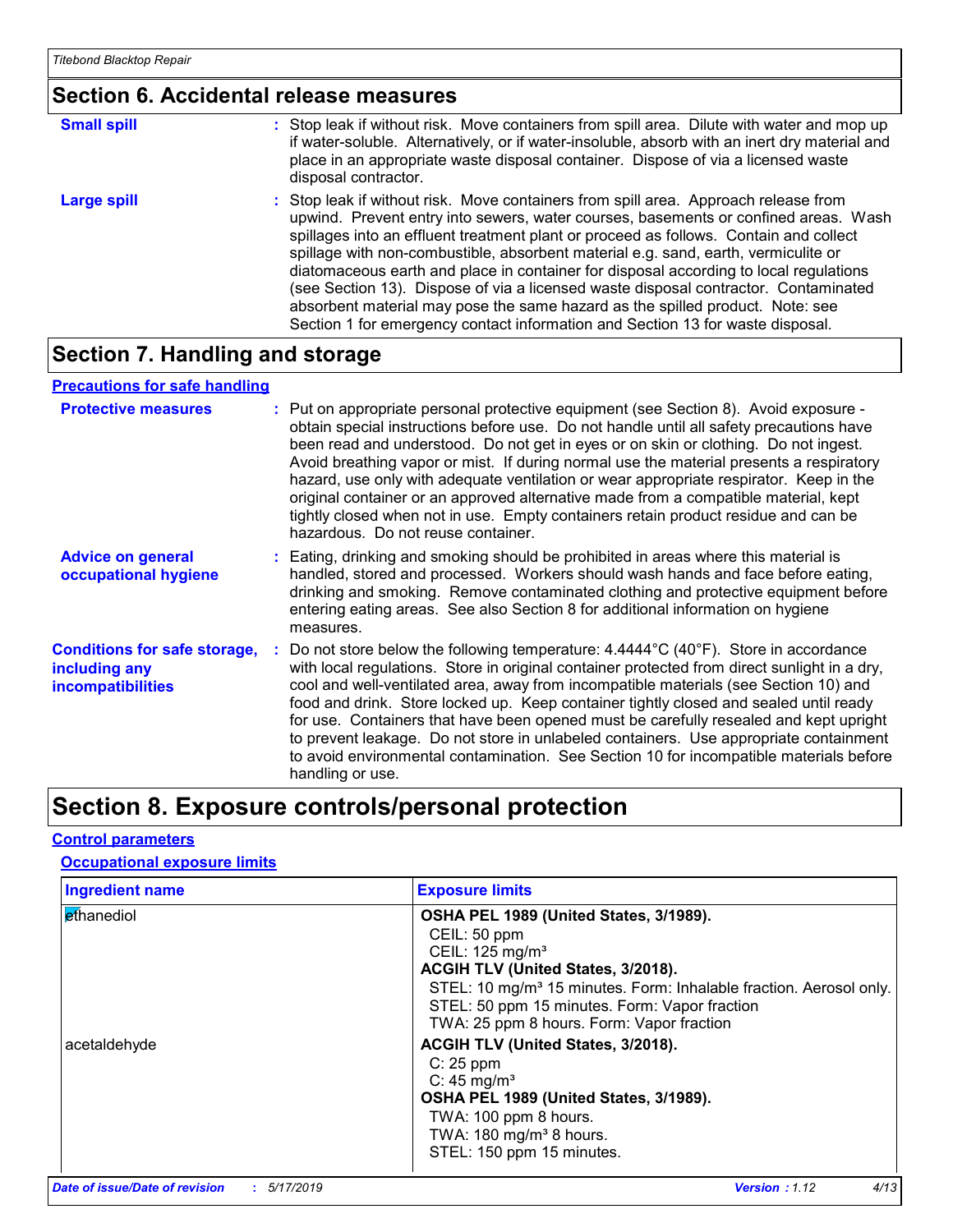### **Section 8. Exposure controls/personal protection**

| vinyl acetate                                     | STEL: 270 mg/m <sup>3</sup> 15 minutes.<br>OSHA PEL (United States, 5/2018).<br>TWA: 200 ppm 8 hours.<br>TWA: 360 mg/m <sup>3</sup> 8 hours.<br>ACGIH TLV (United States, 3/2018).<br>TWA: 10 ppm 8 hours.<br>TWA: 35 mg/m <sup>3</sup> 8 hours.<br>STEL: 15 ppm 15 minutes.<br>STEL: 53 mg/m <sup>3</sup> 15 minutes.<br>OSHA PEL 1989 (United States, 3/1989).<br>TWA: 10 ppm 8 hours.<br>TWA: 30 mg/m <sup>3</sup> 8 hours.<br>STEL: 20 ppm 15 minutes.<br>STEL: 60 mg/m <sup>3</sup> 15 minutes.<br>NIOSH REL (United States, 10/2016).<br>CEIL: 4 ppm 15 minutes.<br>CEIL: 15 mg/m <sup>3</sup> 15 minutes.     |
|---------------------------------------------------|----------------------------------------------------------------------------------------------------------------------------------------------------------------------------------------------------------------------------------------------------------------------------------------------------------------------------------------------------------------------------------------------------------------------------------------------------------------------------------------------------------------------------------------------------------------------------------------------------------------------|
| <b>Appropriate engineering</b><br><b>controls</b> | : If user operations generate dust, fumes, gas, vapor or mist, use process enclosures,<br>local exhaust ventilation or other engineering controls to keep worker exposure to<br>airborne contaminants below any recommended or statutory limits.                                                                                                                                                                                                                                                                                                                                                                     |
| <b>Environmental exposure</b><br>controls         | Emissions from ventilation or work process equipment should be checked to ensure<br>t.<br>they comply with the requirements of environmental protection legislation. In some<br>cases, fume scrubbers, filters or engineering modifications to the process equipment<br>will be necessary to reduce emissions to acceptable levels.                                                                                                                                                                                                                                                                                  |
| <b>Individual protection measures</b>             |                                                                                                                                                                                                                                                                                                                                                                                                                                                                                                                                                                                                                      |
| <b>Hygiene measures</b>                           | : Wash hands, forearms and face thoroughly after handling chemical products, before<br>eating, smoking and using the lavatory and at the end of the working period.<br>Appropriate techniques should be used to remove potentially contaminated clothing.<br>Wash contaminated clothing before reusing. Ensure that eyewash stations and safety<br>showers are close to the workstation location.                                                                                                                                                                                                                    |
| <b>Eye/face protection</b>                        | Safety eyewear complying with an approved standard should be used when a risk<br>assessment indicates this is necessary to avoid exposure to liquid splashes, mists,<br>gases or dusts. If contact is possible, the following protection should be worn, unless<br>the assessment indicates a higher degree of protection: safety glasses with side-<br>shields.                                                                                                                                                                                                                                                     |
| <b>Skin protection</b>                            |                                                                                                                                                                                                                                                                                                                                                                                                                                                                                                                                                                                                                      |
| <b>Hand protection</b>                            | Chemical-resistant, impervious gloves complying with an approved standard should be<br>worn at all times when handling chemical products if a risk assessment indicates this is<br>necessary. Considering the parameters specified by the glove manufacturer, check<br>during use that the gloves are still retaining their protective properties. It should be<br>noted that the time to breakthrough for any glove material may be different for different<br>glove manufacturers. In the case of mixtures, consisting of several substances, the<br>protection time of the gloves cannot be accurately estimated. |
| <b>Body protection</b>                            | : Personal protective equipment for the body should be selected based on the task being<br>performed and the risks involved and should be approved by a specialist before<br>handling this product.                                                                                                                                                                                                                                                                                                                                                                                                                  |
| <b>Other skin protection</b>                      | : Appropriate footwear and any additional skin protection measures should be selected<br>based on the task being performed and the risks involved and should be approved by a<br>specialist before handling this product.                                                                                                                                                                                                                                                                                                                                                                                            |
| <b>Respiratory protection</b>                     | : Based on the hazard and potential for exposure, select a respirator that meets the<br>appropriate standard or certification. Respirators must be used according to a<br>respiratory protection program to ensure proper fitting, training, and other important<br>aspects of use.                                                                                                                                                                                                                                                                                                                                  |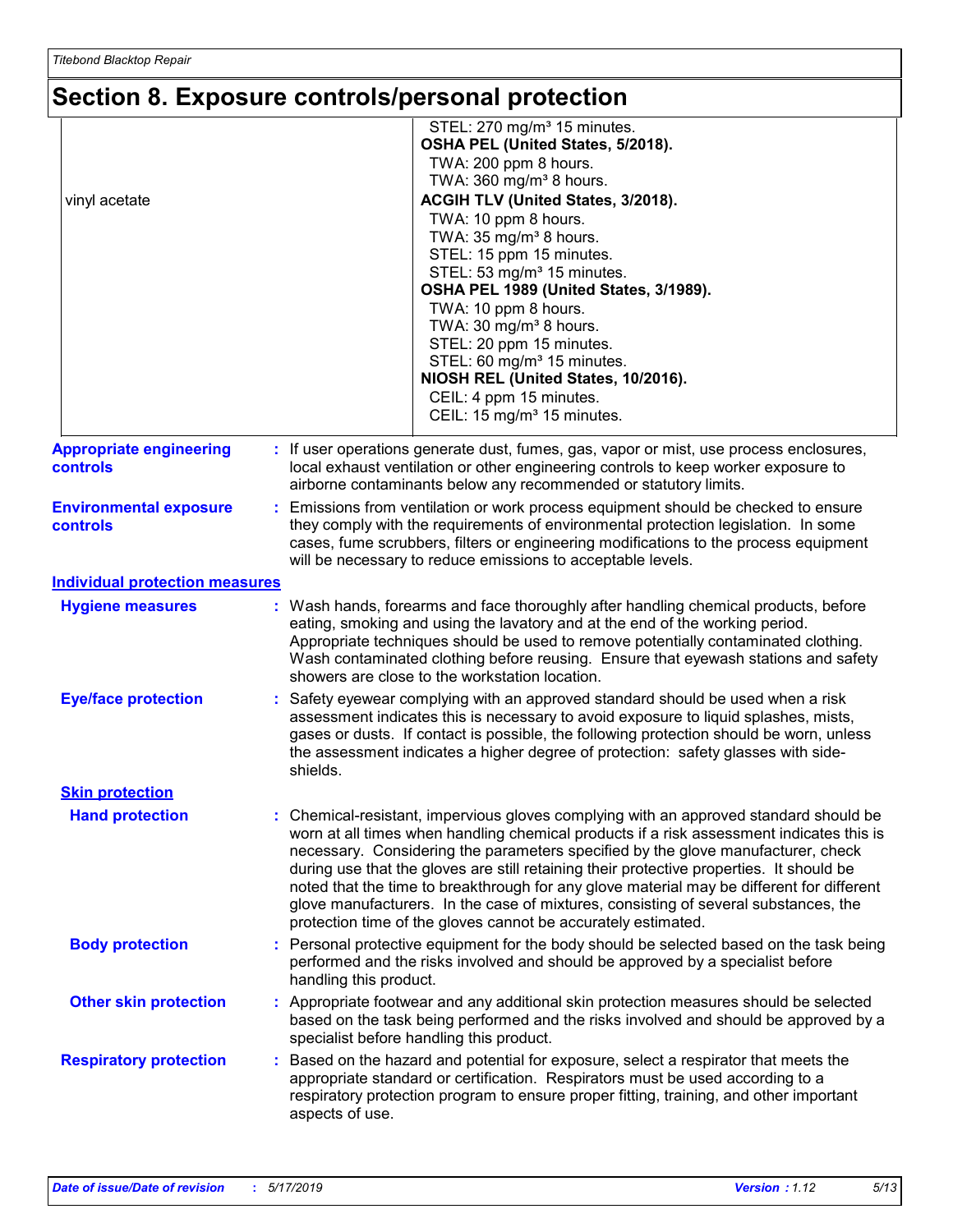### **Section 9. Physical and chemical properties**

#### **Appearance**

| <b>Physical state</b>                             | : Liquid. [Paste.]                                              |
|---------------------------------------------------|-----------------------------------------------------------------|
| <b>Color</b>                                      | $:$ Black.                                                      |
| <b>Odor</b>                                       | : $\overline{\mathsf{Ac}}$ rylic.                               |
| <b>Odor threshold</b>                             | : Not available.                                                |
| pH                                                | $: 7.5 \text{ to } 8.5$                                         |
| <b>Melting point</b>                              | : Not available.                                                |
| <b>Boiling point</b>                              | : >37.78°C (>100°F)                                             |
| <b>Flash point</b>                                | : Closed cup: >93.3°C (>199.9°F) [Closed cup]                   |
| <b>Evaporation rate</b>                           | $:$ <1 (butyl acetate = 1)                                      |
| <b>Flammability (solid, gas)</b>                  | : Not available.                                                |
| Lower and upper explosive<br>(flammable) limits   | : Not available.                                                |
| <b>VOC (less water, less)</b><br>exempt solvents) | $: 50$ g/l                                                      |
| <b>Volatility</b>                                 | : $27\%$ (v/v), 16.9% (w/w)                                     |
| <b>Vapor pressure</b>                             | $: 2.3$ kPa (17.1 mm Hg) [room temperature]                     |
| <b>Vapor density</b>                              | : Not available.                                                |
| <b>Relative density</b>                           | : 1.68                                                          |
| <b>Solubility</b>                                 | : Soluble in the following materials: cold water and hot water. |
| <b>Solubility in water</b>                        | : Not available.                                                |
| <b>Partition coefficient: n-</b><br>octanol/water | : Not available.                                                |
| <b>Auto-ignition temperature</b>                  | : Not available.                                                |
| <b>Decomposition temperature</b>                  | $:$ Not available.                                              |
| <b>Viscosity</b>                                  | : Not available.                                                |

### **Section 10. Stability and reactivity**

| <b>Reactivity</b>                            | : No specific test data related to reactivity available for this product or its ingredients.            |
|----------------------------------------------|---------------------------------------------------------------------------------------------------------|
| <b>Chemical stability</b>                    | : The product is stable.                                                                                |
| <b>Possibility of hazardous</b><br>reactions | : Under normal conditions of storage and use, hazardous reactions will not occur.                       |
| <b>Conditions to avoid</b>                   | : No specific data.                                                                                     |
| <b>Incompatible materials</b>                | No specific data.                                                                                       |
| <b>Hazardous decomposition</b><br>products   | Under normal conditions of storage and use, hazardous decomposition products should<br>not be produced. |

### **Section 11. Toxicological information**

**Information on toxicological effects**

**Acute toxicity**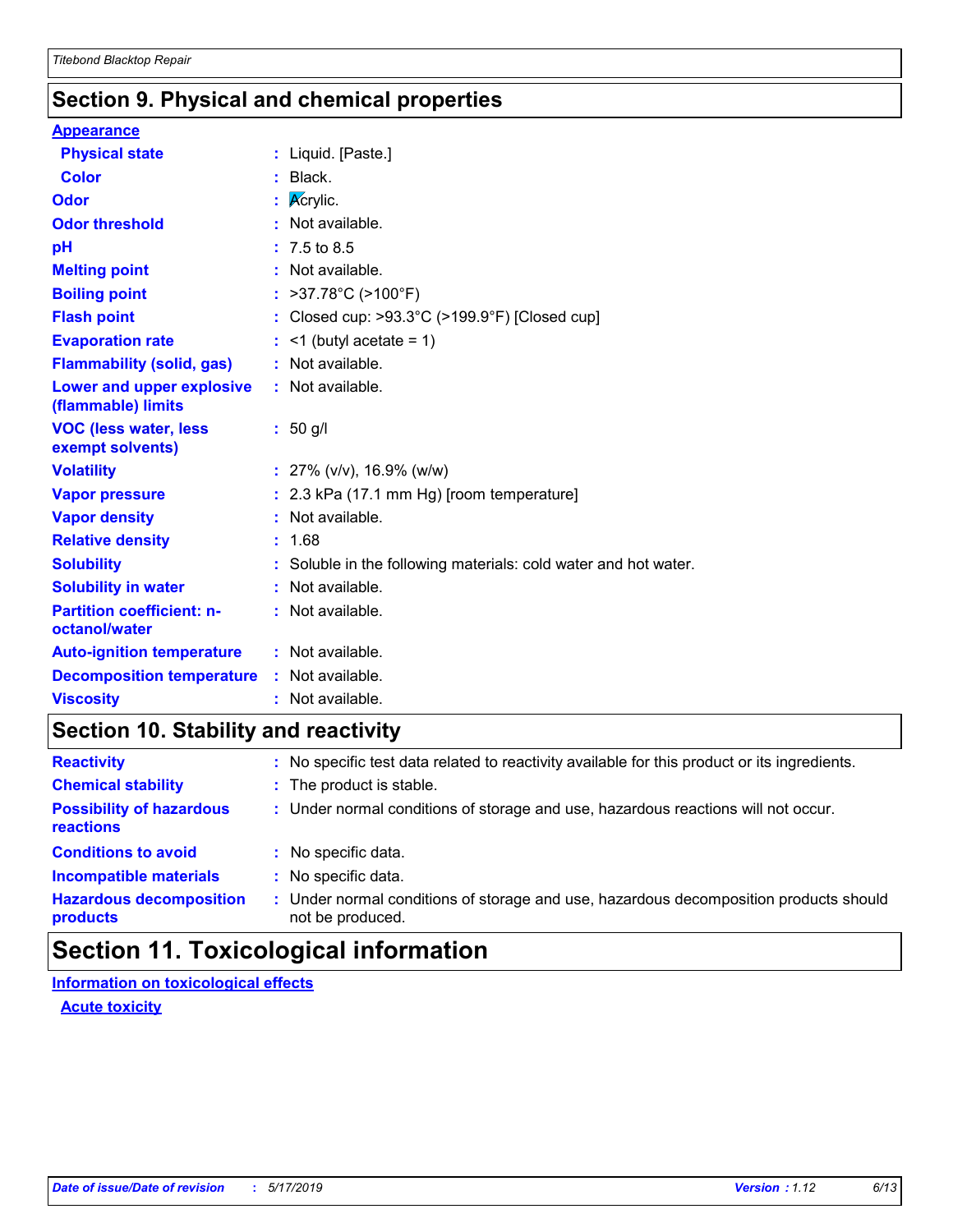### **Section 11. Toxicological information**

| <b>Product/ingredient name</b> | <b>Result</b>                | <b>Species</b> | <b>Dose</b>             | <b>Exposure</b> |
|--------------------------------|------------------------------|----------------|-------------------------|-----------------|
| ethanediol                     | <b>LC50 Inhalation Vapor</b> | Rat            | 10.92 mg/l              | 4 hours         |
|                                | LD50 Oral                    | Rat            | 4700 mg/kg              |                 |
| acetaldehyde                   | LC50 Inhalation Gas.         | Rat            | 13300 ppm               | 4 hours         |
|                                | ILD50 Dermal                 | Rabbit         | 3540 mg/kg              |                 |
|                                | LD50 Oral                    | Rat            | 661 mg/kg               |                 |
| vinyl acetate                  | <b>LC50 Inhalation Vapor</b> | Rat            | 11400 mg/m <sup>3</sup> | 4 hours         |
|                                | ILD50 Dermal                 | Rabbit         | 2335 mg/kg              |                 |
|                                | ILD50 Oral                   | Rat            | 2900 mg/kg              |                 |

#### **Irritation/Corrosion**

| <b>Product/ingredient name</b> | <b>Result</b>            | <b>Species</b> | <b>Score</b> | <b>Exposure</b>            | <b>Observation</b>       |
|--------------------------------|--------------------------|----------------|--------------|----------------------------|--------------------------|
| <b>Ethanediol</b>              | Eyes - Mild irritant     | Rabbit         |              | 24 hours 500<br>milligrams |                          |
|                                | Eyes - Mild irritant     | Rabbit         |              | 1 hours 100<br>milligrams  | $\overline{\phantom{a}}$ |
|                                | Eyes - Moderate irritant | Rabbit         |              | 6 hours 1440<br>milligrams |                          |
|                                | Skin - Mild irritant     | Rabbit         |              | 555<br>milligrams          |                          |
| acetaldehyde                   | Eyes - Severe irritant   | Rabbit         |              | 40 milligrams              |                          |
|                                | Skin - Mild irritant     | Rabbit         |              | 500<br>milligrams          | $\overline{\phantom{0}}$ |

#### **Conclusion/Summary**

| ×<br>. . | the contract of the contract of the contract of the contract of the contract of |  |
|----------|---------------------------------------------------------------------------------|--|

**Skin :** Prolonged or repeated contact can defat the skin and lead to irritation, cracking and/or dermatitis.

**Eyes :** This product may irritate eyes upon contact.

**Respiratory :** May cause respiratory irritation.

#### **Sensitization**

Not available.

#### **Conclusion/Summary**

**Skin :** May cause allergic reactions in certain individuals.

#### **Mutagenicity**

Not available.

#### **Carcinogenicity**

Not available.

#### **Classification**

| <b>Product/ingredient name</b> | <b>OSHA</b> | <b>IARC</b> | <b>NTP</b>                                       |
|--------------------------------|-------------|-------------|--------------------------------------------------|
| acetaldehyde<br>vinyl acetate  | -           | 2Β<br>2Β    | Reasonably anticipated to be a human carcinogen. |

#### **Reproductive toxicity**

Not available.

#### **Teratogenicity**

Not available.

**Specific target organ toxicity (single exposure)**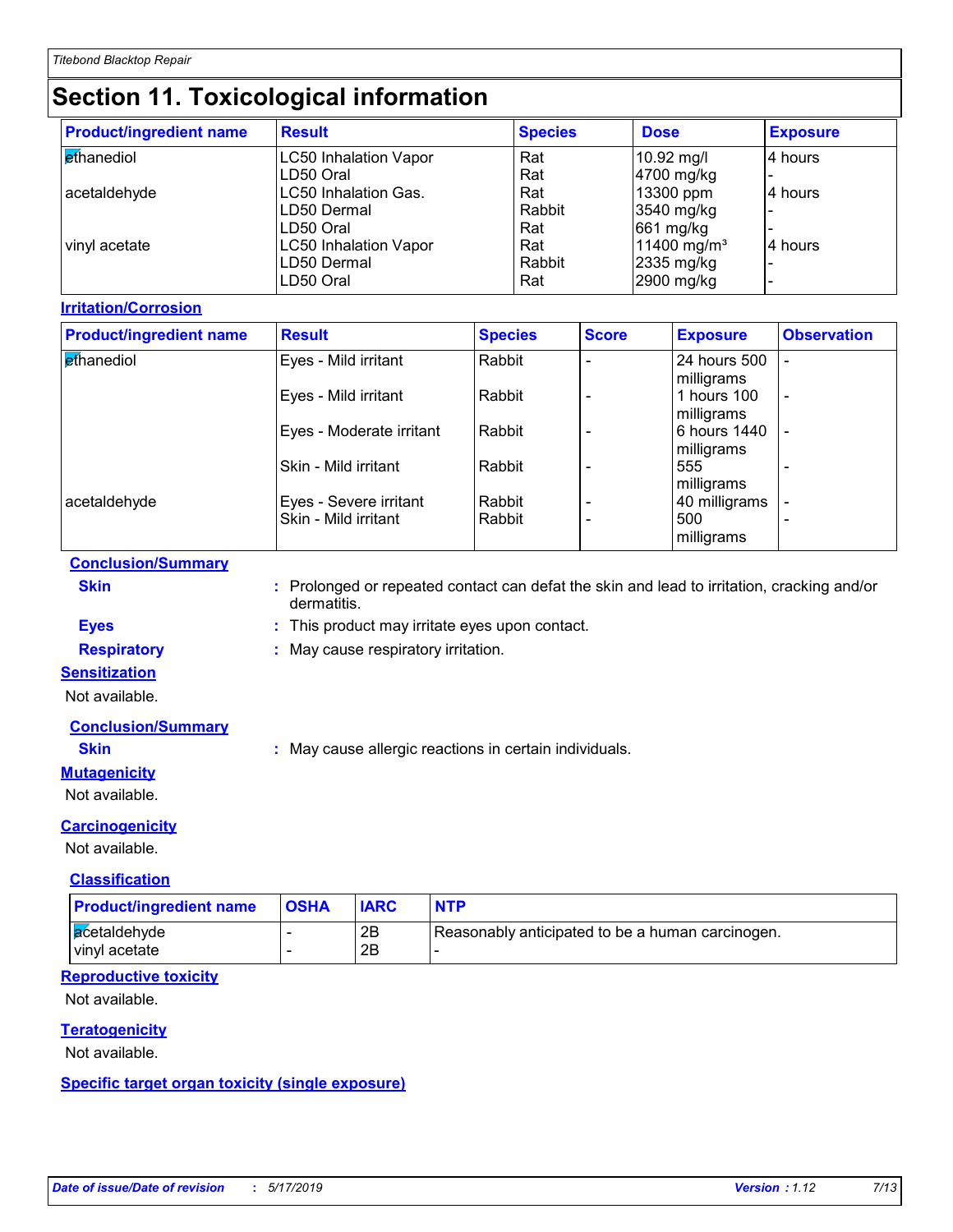### **Section 11. Toxicological information**

| <b>Name</b>                                                                              |  |                                                                                                         | <b>Category</b> | <b>Route of</b><br>exposure | <b>Target organs</b>                                            |
|------------------------------------------------------------------------------------------|--|---------------------------------------------------------------------------------------------------------|-----------------|-----------------------------|-----------------------------------------------------------------|
| ethanediol                                                                               |  |                                                                                                         | Category 1      | Oral                        | blood, central<br>nervous system<br>(CNS), kidneys and<br>liver |
| <b>Specific target organ toxicity (repeated exposure)</b>                                |  |                                                                                                         |                 |                             |                                                                 |
| <b>Name</b>                                                                              |  |                                                                                                         | <b>Category</b> | <b>Route of</b><br>exposure | <b>Target organs</b>                                            |
| ethanediol                                                                               |  |                                                                                                         | Category 2      | Oral                        | kidneys                                                         |
| <b>Aspiration hazard</b><br>Not available.                                               |  |                                                                                                         |                 |                             |                                                                 |
| <b>Information on the likely</b><br>routes of exposure                                   |  | : Routes of entry anticipated: Oral, Dermal, Inhalation.                                                |                 |                             |                                                                 |
| <b>Potential acute health effects</b>                                                    |  |                                                                                                         |                 |                             |                                                                 |
| <b>Eye contact</b>                                                                       |  | : This product may irritate eyes upon contact.                                                          |                 |                             |                                                                 |
| <b>Inhalation</b>                                                                        |  | No known significant effects or critical hazards.                                                       |                 |                             |                                                                 |
| <b>Skin contact</b>                                                                      |  | Defatting to the skin. May cause skin dryness and irritation.                                           |                 |                             |                                                                 |
| : No known significant effects or critical hazards.<br><b>Ingestion</b>                  |  |                                                                                                         |                 |                             |                                                                 |
| <b>Symptoms related to the physical, chemical and toxicological characteristics</b>      |  |                                                                                                         |                 |                             |                                                                 |
| <b>Eye contact</b>                                                                       |  | : No specific data.                                                                                     |                 |                             |                                                                 |
| <b>Inhalation</b>                                                                        |  | No specific data.                                                                                       |                 |                             |                                                                 |
| <b>Skin contact</b>                                                                      |  | Adverse symptoms may include the following:<br>irritation<br>dryness<br>cracking                        |                 |                             |                                                                 |
| <b>Ingestion</b>                                                                         |  | : No specific data.                                                                                     |                 |                             |                                                                 |
| Delayed and immediate effects and also chronic effects from short and long term exposure |  |                                                                                                         |                 |                             |                                                                 |
| <b>Short term exposure</b>                                                               |  |                                                                                                         |                 |                             |                                                                 |
| <b>Potential immediate</b><br>effects                                                    |  | : Not available.                                                                                        |                 |                             |                                                                 |
| <b>Potential delayed effects</b>                                                         |  | : Not available.                                                                                        |                 |                             |                                                                 |
| Long term exposure<br><b>Potential immediate</b><br>effects                              |  | : Not available.                                                                                        |                 |                             |                                                                 |
| <b>Potential delayed effects</b>                                                         |  | : Not available.                                                                                        |                 |                             |                                                                 |
| <b>Potential chronic health effects</b><br>Not available.                                |  |                                                                                                         |                 |                             |                                                                 |
| <b>Conclusion/Summary</b>                                                                |  | May cause allergic reactions in certain individuals.                                                    |                 |                             |                                                                 |
| <b>General</b>                                                                           |  | Prolonged or repeated contact can defat the skin and lead to irritation, cracking and/or<br>dermatitis. |                 |                             |                                                                 |
| <b>Carcinogenicity</b>                                                                   |  | May cause cancer. Risk of cancer depends on duration and level of exposure.                             |                 |                             |                                                                 |
| <b>Mutagenicity</b>                                                                      |  | No known significant effects or critical hazards.                                                       |                 |                             |                                                                 |
| <b>Teratogenicity</b>                                                                    |  | No known significant effects or critical hazards.                                                       |                 |                             |                                                                 |
| <b>Developmental effects</b>                                                             |  | No known significant effects or critical hazards.                                                       |                 |                             |                                                                 |
| <b>Fertility effects</b>                                                                 |  | No known significant effects or critical hazards.                                                       |                 |                             |                                                                 |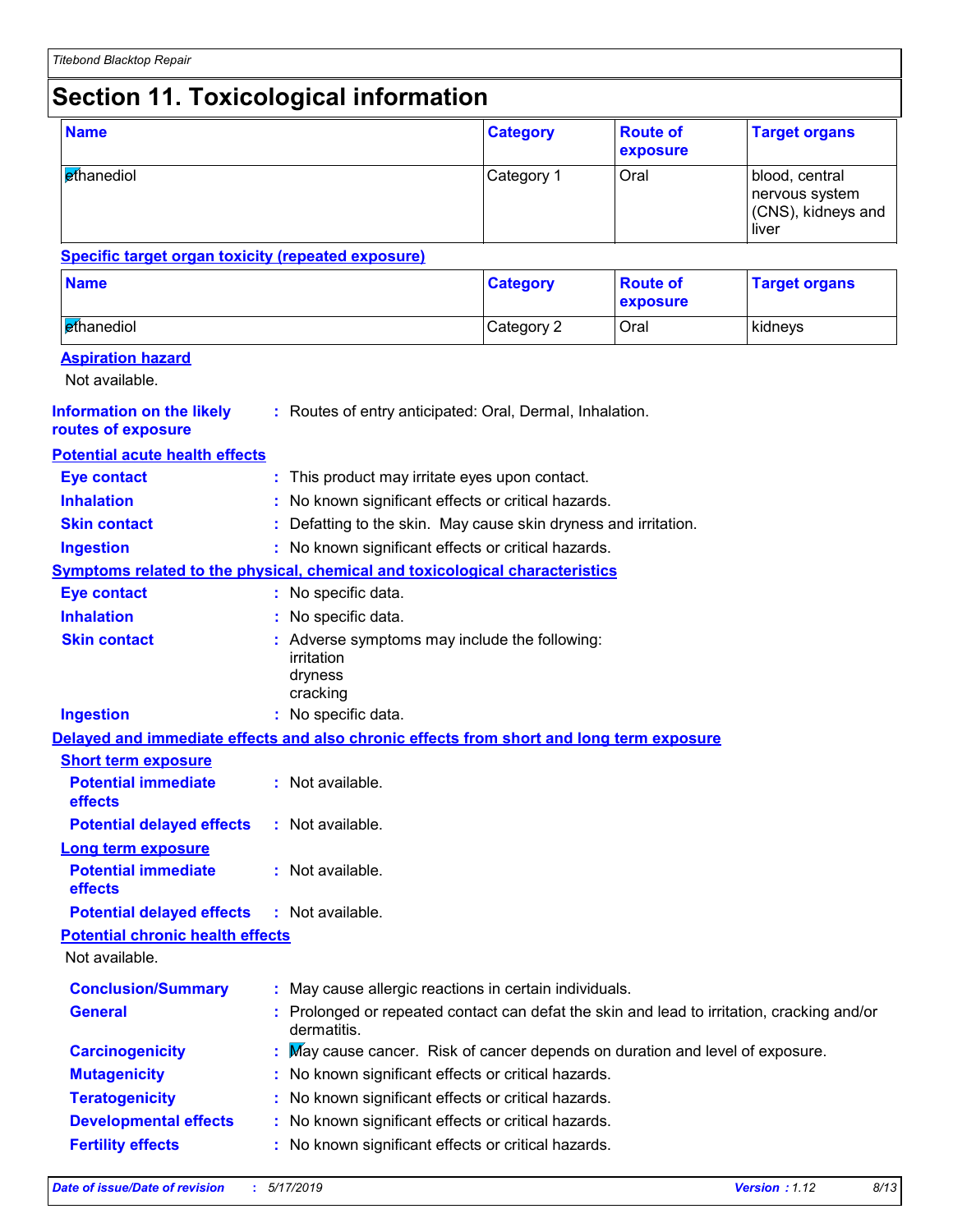### **Section 11. Toxicological information**

#### **Numerical measures of toxicity**

**Acute toxicity estimates**

Not available.

### **Section 12. Ecological information**

#### **Toxicity**

| <b>Product/ingredient name</b> | <b>Result</b>                                   | <b>Species</b>                                | <b>Exposure</b> |
|--------------------------------|-------------------------------------------------|-----------------------------------------------|-----------------|
| ethanediol                     | Acute EC50 10940 mg/l                           | Algae - Selenastrum<br>capriocornutum         | 96 hours        |
|                                | Acute LC50 6900000 µg/l Fresh water             | Crustaceans - Ceriodaphnia<br>dubia - Neonate | 48 hours        |
|                                | Acute LC50 41000000 µg/l Fresh water            | Daphnia - Daphnia magna -<br>Neonate          | 48 hours        |
|                                | Acute LC50 8050000 µg/l Fresh water             | Fish - Pimephales promelas                    | 96 hours        |
|                                | Chronic NOEC 10000 mg/l                         | Algae - Selenastrum<br>capriocornutum         | 96 hours        |
| acetaldehyde                   | Acute EC50 236600 µg/l Fresh water              | Algae - Navicula seminulum                    | 96 hours        |
|                                | Acute EC50 48250 µg/l Fresh water               | Daphnia - Daphnia magna -<br>l Larvae         | 48 hours        |
|                                | Acute LC50 >100000 µg/l Marine water            | Crustaceans - Crangon crangon -<br>Adult      | 48 hours        |
|                                | Acute LC50 30800 µg/l Fresh water               | Fish - Pimephales promelas                    | 96 hours        |
| vinyl acetate                  | Acute EC50 8.81 mg/l                            | Algae - Pseudokirchnerella<br>subcapitata     | 96 hours        |
|                                | Acute EC50 12.6 mg/l                            | Daphnia                                       | 48 hours        |
|                                | Acute LC50 10000 to 100000 µg/l<br>Marine water | Crustaceans - Crangon crangon -<br>Larvae     | 48 hours        |
|                                | Acute LC50 14000 µg/l Fresh water               | Fish - Pimephales promelas                    | 96 hours        |
|                                | Chronic NOEC 1.58 mg/l                          | Algae - Pseudokirchnerella<br>subcapitata     | 96 hours        |

#### **Persistence and degradability**

| <b>Product/ingredient name</b> | <b>Aquatic half-life</b> | <b>Photolysis</b> | Biodegradability |
|--------------------------------|--------------------------|-------------------|------------------|
| ethanediol                     |                          |                   | Readily          |
| vinyl acetate                  |                          |                   | Readily          |

#### **Bioaccumulative potential**

| <b>Product/ingredient name</b> | $LogP_{ow}$ | <b>BCF</b> | <b>Potential</b> |
|--------------------------------|-------------|------------|------------------|
| ethanediol                     | $-1.36$     | 10         | low              |
| acetaldehyde                   | 0.45        |            | low              |
| vinyl acetate                  | 0.73        | 3.16       | low              |

**Mobility in soil**

**:** Not available.

**coefficient (KOC)**

**Soil/water partition** 

**Other adverse effects** : No known significant effects or critical hazards.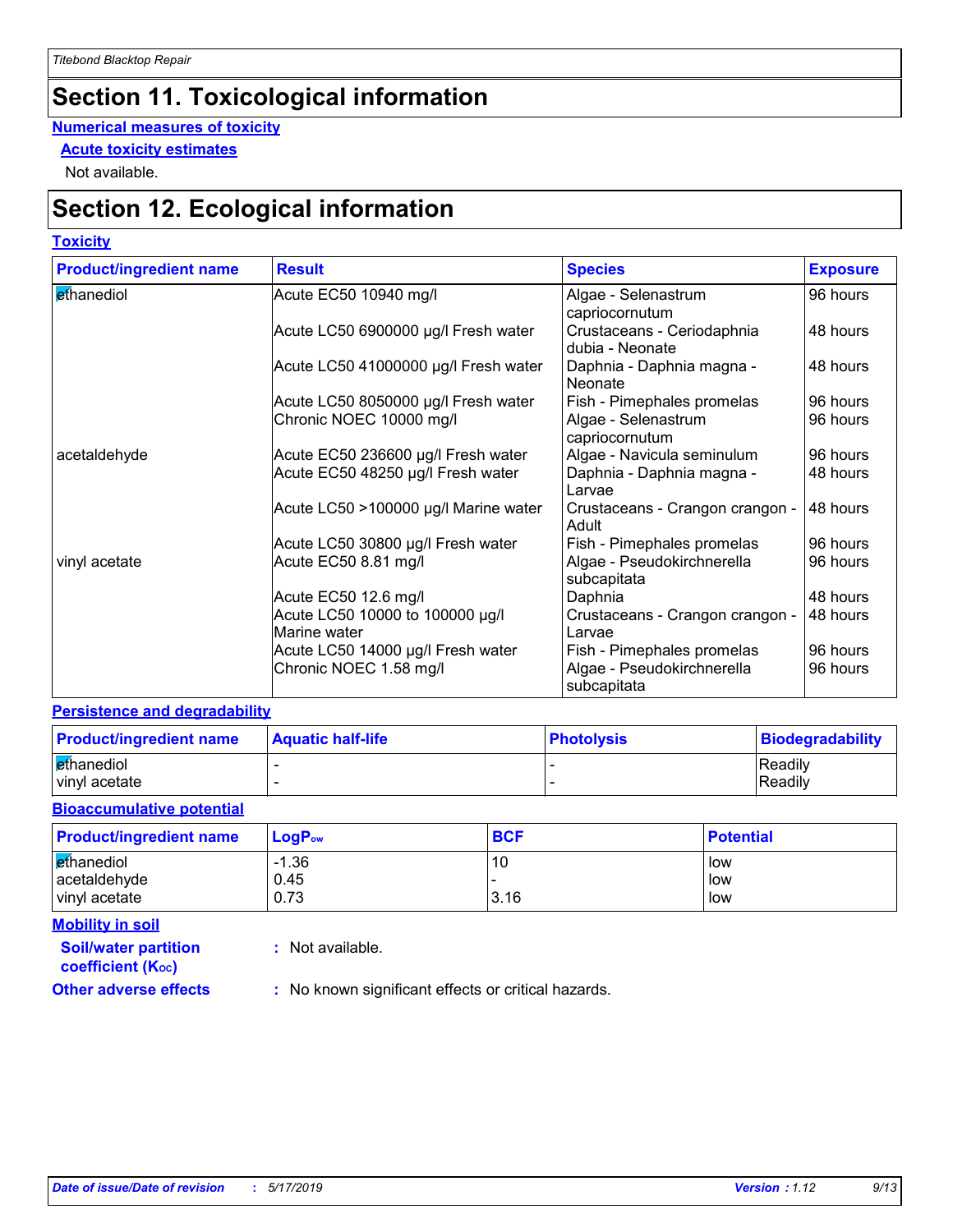### **Section 13. Disposal considerations**

**Disposal methods :**

The generation of waste should be avoided or minimized wherever possible. Disposal of this product, solutions and any by-products should at all times comply with the requirements of environmental protection and waste disposal legislation and any regional local authority requirements. Dispose of surplus and non-recyclable products via a licensed waste disposal contractor. Waste should not be disposed of untreated to the sewer unless fully compliant with the requirements of all authorities with jurisdiction. Waste packaging should be recycled. Incineration or landfill should only be considered when recycling is not feasible. This material and its container must be disposed of in a safe way. Care should be taken when handling emptied containers that have not been cleaned or rinsed out. Empty containers or liners may retain some product residues. Avoid dispersal of spilled material and runoff and contact with soil, waterways, drains and sewers.

### **Section 14. Transport information**

|                                      | <b>DOT</b><br><b>Classification</b> | <b>TDG</b><br><b>Classification</b> | <b>Mexico</b><br><b>Classification</b> | <b>ADR/RID</b>           | <b>IMDG</b>     | <b>IATA</b>              |
|--------------------------------------|-------------------------------------|-------------------------------------|----------------------------------------|--------------------------|-----------------|--------------------------|
| <b>UN number</b>                     | Not regulated.                      | Not regulated.                      | Not regulated.                         | Not regulated.           | Not regulated.  | Not regulated.           |
| <b>UN proper</b><br>shipping name    |                                     |                                     |                                        |                          |                 |                          |
| <b>Transport</b><br>hazard class(es) | $\overline{\phantom{0}}$            | $\overline{\phantom{0}}$            | $\overline{\phantom{a}}$               | $\overline{\phantom{a}}$ | $\qquad \qquad$ | $\overline{\phantom{0}}$ |
| <b>Packing group</b>                 | $\qquad \qquad \blacksquare$        |                                     |                                        |                          |                 |                          |
| <b>Environmental</b><br>hazards      | No.                                 | No.                                 | No.                                    | No.                      | No.             | No.                      |

### **Section 15. Regulatory information**

#### **U.S. Federal regulations**

#### **SARA 302/304**

**Composition/information on ingredients**

|                                               |                           |                                                       | <b>SARA 302 TPQ</b> |           | <b>SARA 304 RQ</b> |           |
|-----------------------------------------------|---------------------------|-------------------------------------------------------|---------------------|-----------|--------------------|-----------|
| <b>Name</b>                                   | $\frac{9}{6}$             |                                                       | <b>EHS</b><br>(lbs) | (gallons) | (lbs)              | (gallons) |
| <b>Vinyl</b> acetate                          | 1≥                        | Yes.                                                  | 1000                | 129       | 5000               | 644.8     |
| <b>SARA 304 RQ</b>                            |                           | : 909090.9 lbs / 412727.3 kg [64899.4 gal / 245671 L] |                     |           |                    |           |
| <b>SARA 311/312</b>                           |                           |                                                       |                     |           |                    |           |
| <b>Classification</b>                         | HNOC - Defatting irritant | : CARCINOGENICITY - Category 1A                       |                     |           |                    |           |
| <b>Composition/information on ingredients</b> |                           |                                                       |                     |           |                    |           |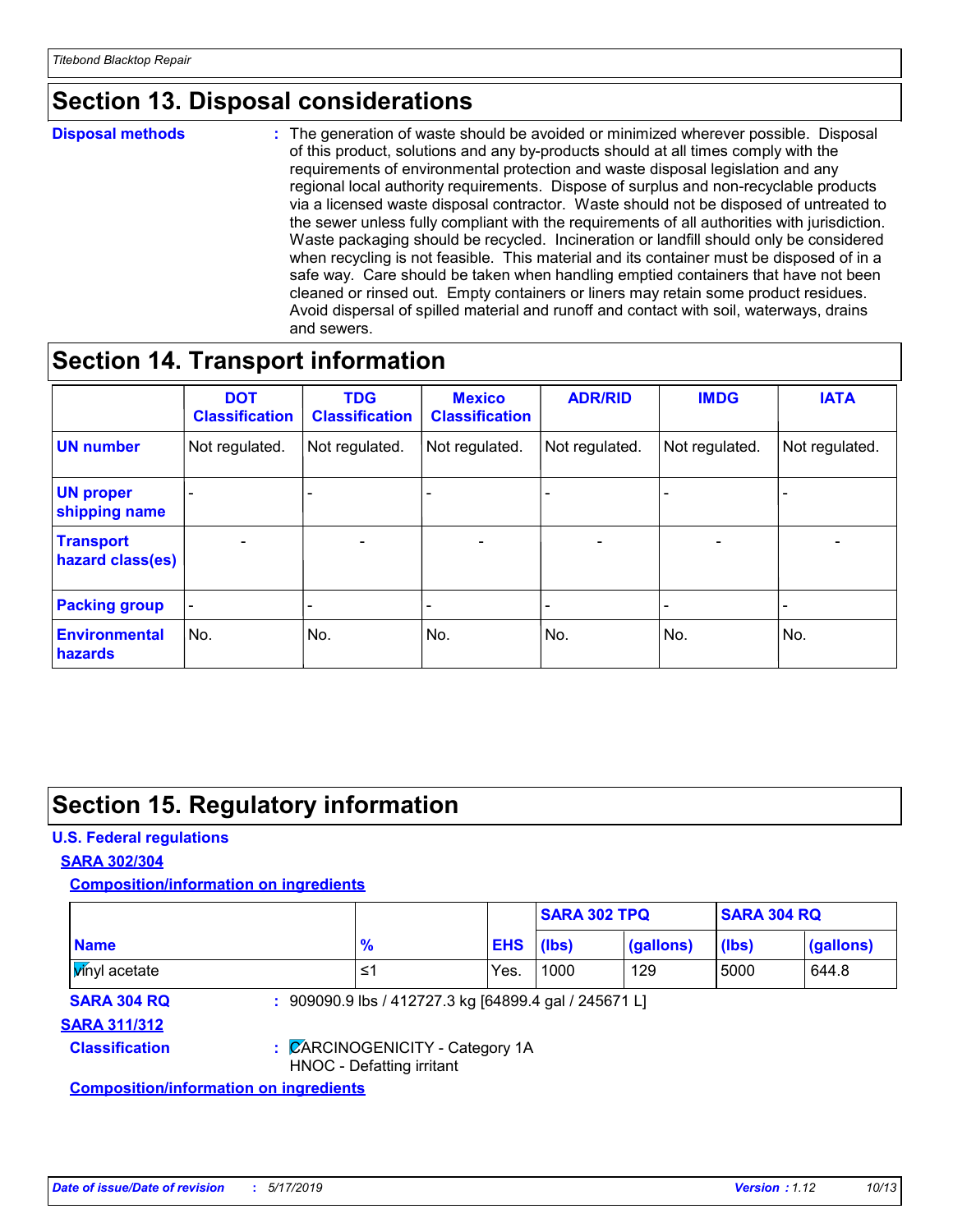### **Section 15. Regulatory information**

| <b>Name</b>   | $\frac{9}{6}$ | <b>Classification</b>                                                      |
|---------------|---------------|----------------------------------------------------------------------------|
| Ethanediol    | $\leq$ 3      | <b>ACUTE TOXICITY (oral) - Category 4</b>                                  |
|               |               | <b>SKIN IRRITATION - Category 2</b><br><b>EYE IRRITATION - Category 2B</b> |
|               |               | SPECIFIC TARGET ORGAN TOXICITY (SINGLE EXPOSURE)                           |
|               |               | (blood, central nervous system (CNS), kidneys, liver) (oral) -             |
|               |               | Category 1                                                                 |
|               |               | SPECIFIC TARGET ORGAN TOXICITY (REPEATED                                   |
|               |               | EXPOSURE) (kidneys) (oral) - Category 2                                    |
| acetaldehyde  | ≤1            | <b>FLAMMABLE LIQUIDS - Category 1</b>                                      |
|               |               | <b>ACUTE TOXICITY (oral) - Category 4</b>                                  |
|               |               | <b>ACUTE TOXICITY (inhalation) - Category 4</b>                            |
|               |               | <b>EYE IRRITATION - Category 2A</b>                                        |
|               |               | <b>CARCINOGENICITY - Category 2</b>                                        |
| vinyl acetate | ≤1            | FLAMMABLE LIQUIDS - Category 2                                             |
|               |               | <b>CARCINOGENICITY - Category 2</b>                                        |

#### **SARA 313**

|                                           | <b>Product name</b>                                | <b>CAS number</b>                             | $\frac{9}{6}$    |
|-------------------------------------------|----------------------------------------------------|-----------------------------------------------|------------------|
| <b>Form R - Reporting</b><br>requirements | <b>ethanediol</b><br>acetaldehyde<br>vinyl acetate | $ 107 - 21 - 1 $<br>75-07-0<br>$108 - 05 - 4$ | l≤3<br>≤1<br>'≤1 |
| <b>Supplier notification</b>              | <b>Ethanediol</b><br>acetaldehyde<br>vinyl acetate | $107 - 21 - 1$<br>$I75-07-0$<br>108-05-4      | צ≥ا<br>≤1<br>≤1  |

SARA 313 notifications must not be detached from the SDS and any copying and redistribution of the SDS shall include copying and redistribution of the notice attached to copies of the SDS subsequently redistributed.

#### **State regulations**

| <b>Massachusetts</b> | : The following components are listed: ETHYLENE GLYCOL; 1,2-DIHYDROXYETHANE                                                                           |
|----------------------|-------------------------------------------------------------------------------------------------------------------------------------------------------|
| <b>New York</b>      | : The following components are listed: Vinyl acetate; Acetaldehyde; Ethanal; Ethylene<br>glycol                                                       |
| <b>New Jersey</b>    | : The following components are listed: VINYL ACETATE; ACETIC ACID ETHENYL<br>ESTER; ACETALDEHYDE; ACETIC ALDEHYDE; ETHYLENE GLYCOL;<br>1,2-ETHANEDIOL |
| <b>Pennsylvania</b>  | : The following components are listed: ACETIC ACID ETHENYL ESTER;<br>ACETALDEHYDE; 1,2-ETHANEDIOL                                                     |

#### **California Prop. 65**

**A WARNING**: This product can expose you to chemicals including Acetaldehyde, which is known to the State of California to cause cancer, and Ethylene Glycol, which is known to the State of California to cause birth defects or other reproductive harm. For more information go to www.P65Warnings.ca.gov.

| Ingredient name                        | No significant risk<br>level | <b>Maximum</b><br>acceptable dosage<br><b>level</b> |
|----------------------------------------|------------------------------|-----------------------------------------------------|
| <b>Ethylene Glycol</b><br>Acetaldehyde | Yes.                         | Yes.                                                |

#### **International regulations**

**Chemical Weapon Convention List Schedules I, II & III Chemicals**

Not listed.

#### **Montreal Protocol**

Not listed.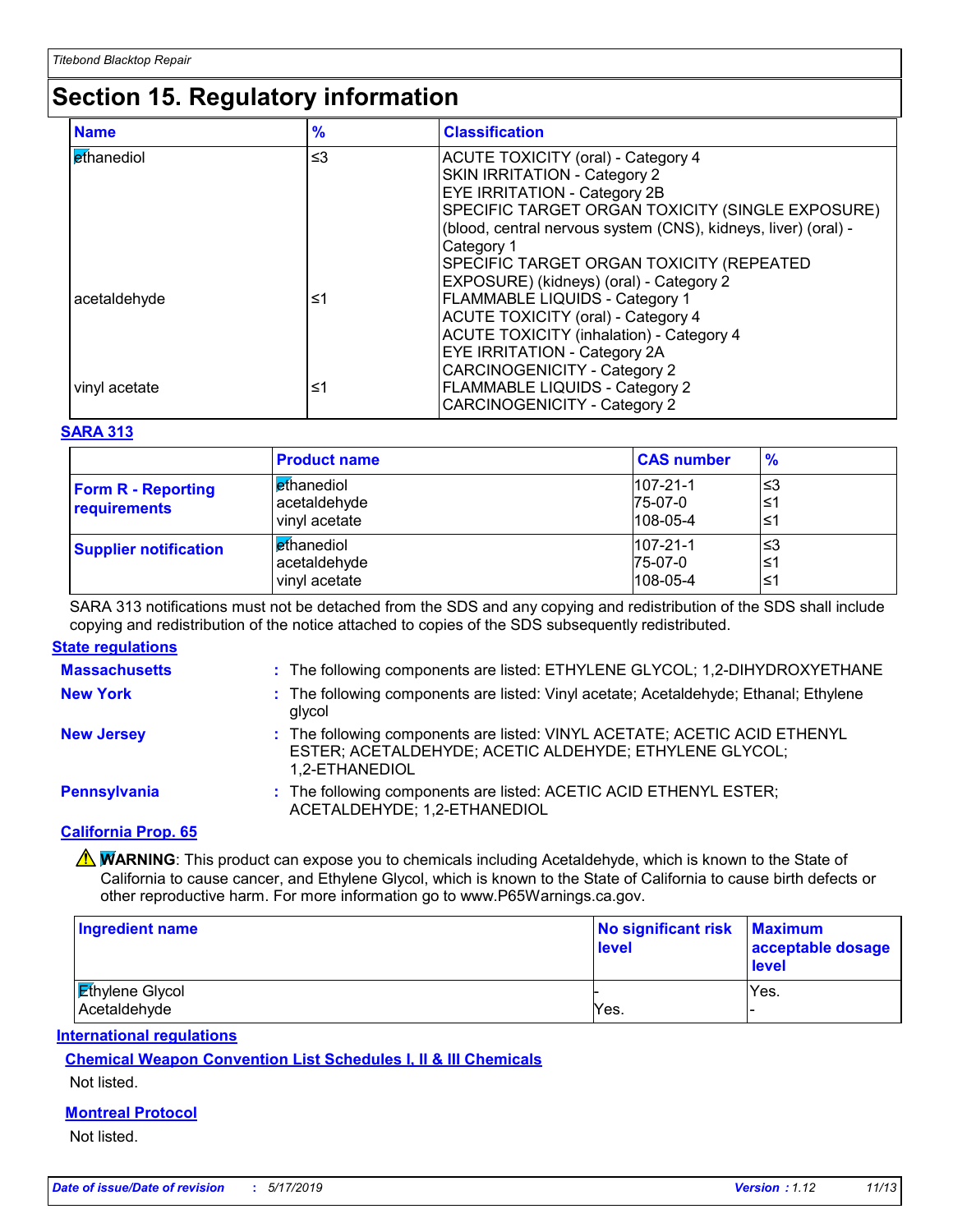### **Section 15. Regulatory information**

**Stockholm Convention on Persistent Organic Pollutants** Not listed.

#### **UNECE Aarhus Protocol on POPs and Heavy Metals**

Not listed.

#### **Inventory list**

- 
- **China :** All components are listed or exempted.
- **United States TSCA 8(b) inventory**
- 
- **:** All components are listed or exempted.

### **Section 16. Other information**

**Hazardous Material Information System (U.S.A.)**



**Caution: HMIS® ratings are based on a 0-4 rating scale, with 0 representing minimal hazards or risks, and 4 representing significant hazards or risks. Although HMIS® ratings and the associated label are not required on SDSs or products leaving a facility under 29 CFR 1910.1200, the preparer may choose to provide them. HMIS® ratings are to be used with a fully implemented HMIS® program. HMIS® is a registered trademark and service mark of the American Coatings Association, Inc.**

**The customer is responsible for determining the PPE code for this material. For more information on HMIS® Personal Protective Equipment (PPE) codes, consult the HMIS® Implementation Manual.**

#### **National Fire Protection Association (U.S.A.)**



**Reprinted with permission from NFPA 704-2001, Identification of the Hazards of Materials for Emergency Response Copyright ©1997, National Fire Protection Association, Quincy, MA 02269. This reprinted material is not the complete and official position of the National Fire Protection Association, on the referenced subject which is represented only by the standard in its entirety.**

**Copyright ©2001, National Fire Protection Association, Quincy, MA 02269. This warning system is intended to be interpreted and applied only by properly trained individuals to identify fire, health and reactivity hazards of chemicals. The user is referred to certain limited number of chemicals with recommended classifications in NFPA 49 and NFPA 325, which would be used as a guideline only. Whether the chemicals are classified by NFPA or not, anyone using the 704 systems to classify chemicals does so at their own risk.**

#### **Procedure used to derive the classification**

| <b>Classification</b><br><b>ZARCINOGENICITY - Category 1A</b> |             | <b>Justification</b> |  |
|---------------------------------------------------------------|-------------|----------------------|--|
|                                                               |             | Expert judgment      |  |
| <b>History</b>                                                |             |                      |  |
| Date of printing                                              | : 4/22/2022 |                      |  |
| Date of issue/Date of<br>revision                             | : 5/17/2019 |                      |  |
| Date of previous issue                                        | : 8/24/2018 |                      |  |
| <b>Version</b>                                                | : 1.12      |                      |  |
|                                                               |             |                      |  |